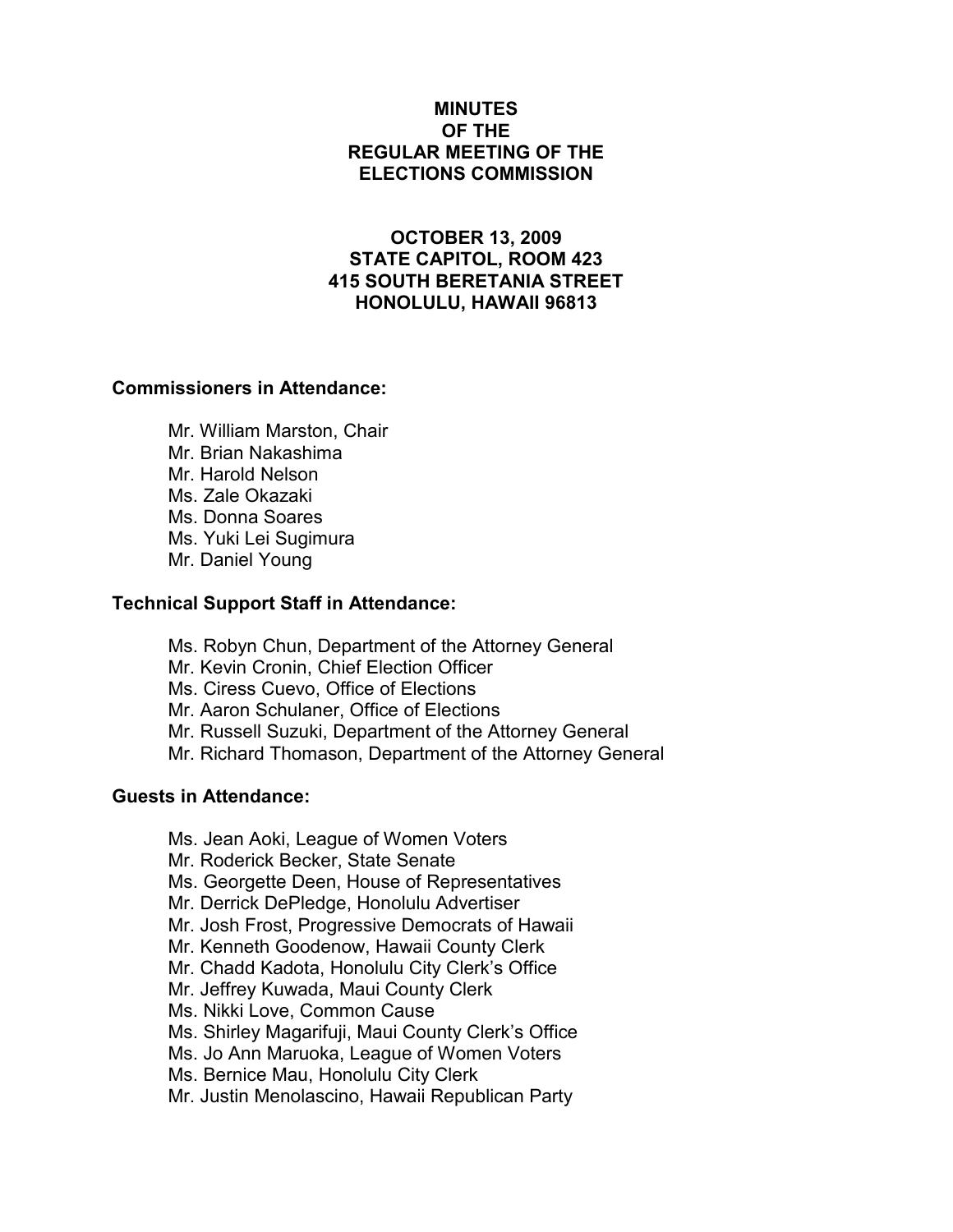- Ms. Jacce Mikulanec, House Majority Leader
- Ms. Pat Nakamoto, Hawaii County Clerk's Office
- Mr. Herbert Sample, Associated Press
- Mr. Glen Takahashi, Honolulu City Clerk's Office
- Ms. Melissa Vomuoris, Common Cause
- Mr. Lyndon Yoshioka, Kauai County Clerk's Office

# PROCEEDINGS

I. Call to Order

The meeting was called to order by Chair William Marston at 10:00 a.m. on October 13, 2009 at the State Capitol in room 423.

II. Roll Call and Determination of a Quorum

Ms. Ciress Cuevo, Elections Commission Secretary conducted roll call. Mr. Richard Swift was absent.

III. Approval of Minutes of Meeting of July 22, 2009

Chair Marston noted that Mr. Masumoto's name under item VII must be corrected to state Mr. Nelson's name. Also, Ms. Yuki Lei Sugimura asked that language under item V regarding all mail legislation be revised to clarify that it was proposed legislation for the state.

Ms. Sugimura moved to approve the minutes of the meeting of July 22, 2009 with amendments. Ms. Donna Soares seconded, and the motion carried unanimously.

IV. Public Testimony – Any interested person may submit data, views or arguments on any agenda item

Mr. Peter Nakamura, Kauai County Clerk provided written and oral testimony on behalf of all the County Clerks; Mr. Kenneth Goodenow, Hawaii County Clerk, Mr. Jeffrey Kuwada, Maui County Clerk, and Ms. Bernice Maui, Honolulu City Clerk. Mr. Nakamura testified on agenda items V and VIII(B), Review of the 2010 Election Preparation and Evaluation of the Chief Election Officer. All four County Clerks expressed concerns about the little progress being made to prepare for the 2010 elections, the Chief Election Officer's (CEO) decision making and the CEO's lack of collaboration with the counties.

In response to Mr. Daniel Young's inquiry whether the CEO is cooperating with each county, the County Clerks all agreed that the level of cooperation with each county is inadequate and needs improvement. The CEO noted that he was not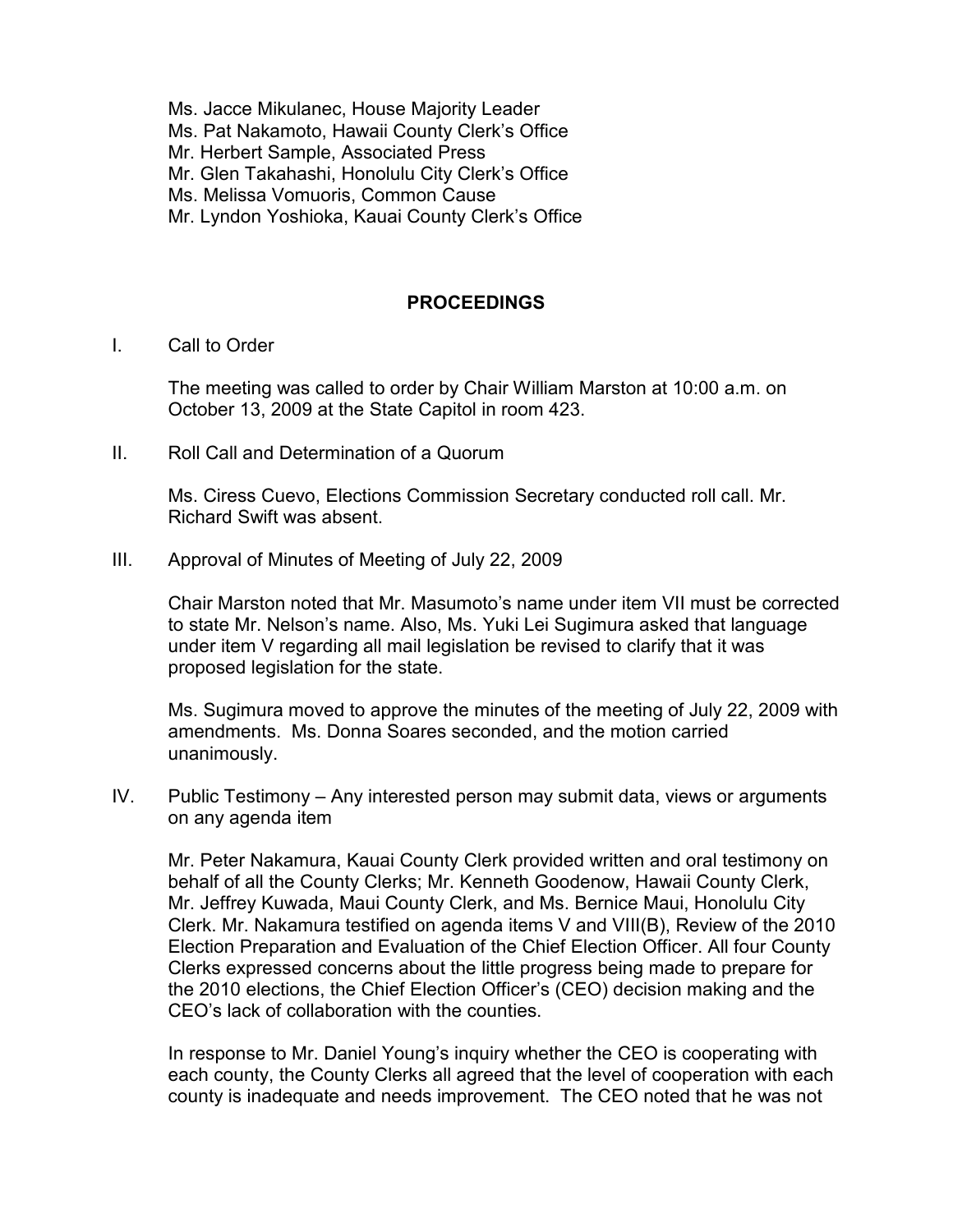made aware of these concerns prior to today's meeting. Mr. Young expressed the need for the CEO to exercise leadership.

Commissioners expressed concerns regarding the County Clerks' testimony and expressed the need for the CEO to collaborate with the counties.

Ms. Zale Okazaki requested that the County Clerks participate in the executive session item VIII(B) regarding the evaluation of the CEO. Ms. Chun opined that the counties can participate as long as the item of discussion is related to the executive session item.

#### V. Review of 2010 Election Preparations

The CEO reported that the Office of Elections (OE) is in a very limited position due to the fiscal circumstance. As a result, the candidate filing satellite location at the State Office Tower will not be open to eliminate costs. The CEO is still working on getting authorization to fill vacancies and hire seasonal staff. However, there is no funding for these positions. The CEO continues to study the need for cost savings.

Ms. Donna Soares sought clarification on the CEO's response to Senator Kim in his letter dated September 30, 2009 regarding deferring to the fiscal year 2011 budget for the salaries of seasonal workers. The CEO explained that due to budget issues, the OE is unable to hire seasonal workers in January 2009 as scheduled. The office will wait for the fiscal year 2011 budget to hire seasonal workers to start in July 2010 instead.

The Request for Proposal (RFP) for the voting machines was issued, but was suspended due to the Maui litigation. A court order was issued that requires administrative rules to be adopted before the RFP can continue. It was noted that the rule making process may take approximately 60-90 days.

Mr. Brian Nakashima reminded the CEO that at the previous Elections Commission meeting Chair Marston requested that the CEO provide the Commission with a roadmap summarizing what needs to be done to conduct the 2010 elections. In response to Mr. Nakashima's inquiry whether the CEO's oral report today would be provided in writing as part of the roadmap for the Commission, the CEO said yes.

The CEO reported that he submitted a budget to the House Budget and Finance Committee and noted that the committee did not question the amounts needed. The CEO explained that the Office of Elections has only approximately 10% of what it needs to conduct elections. As such, the CEO plans to meet with the Legislature again when the session begins to ask that the provisos be lifted on the funds for the civil service conversions and voting machines. In addition, the CEO clarified that the funds used for the pay raises of the Office of Elections'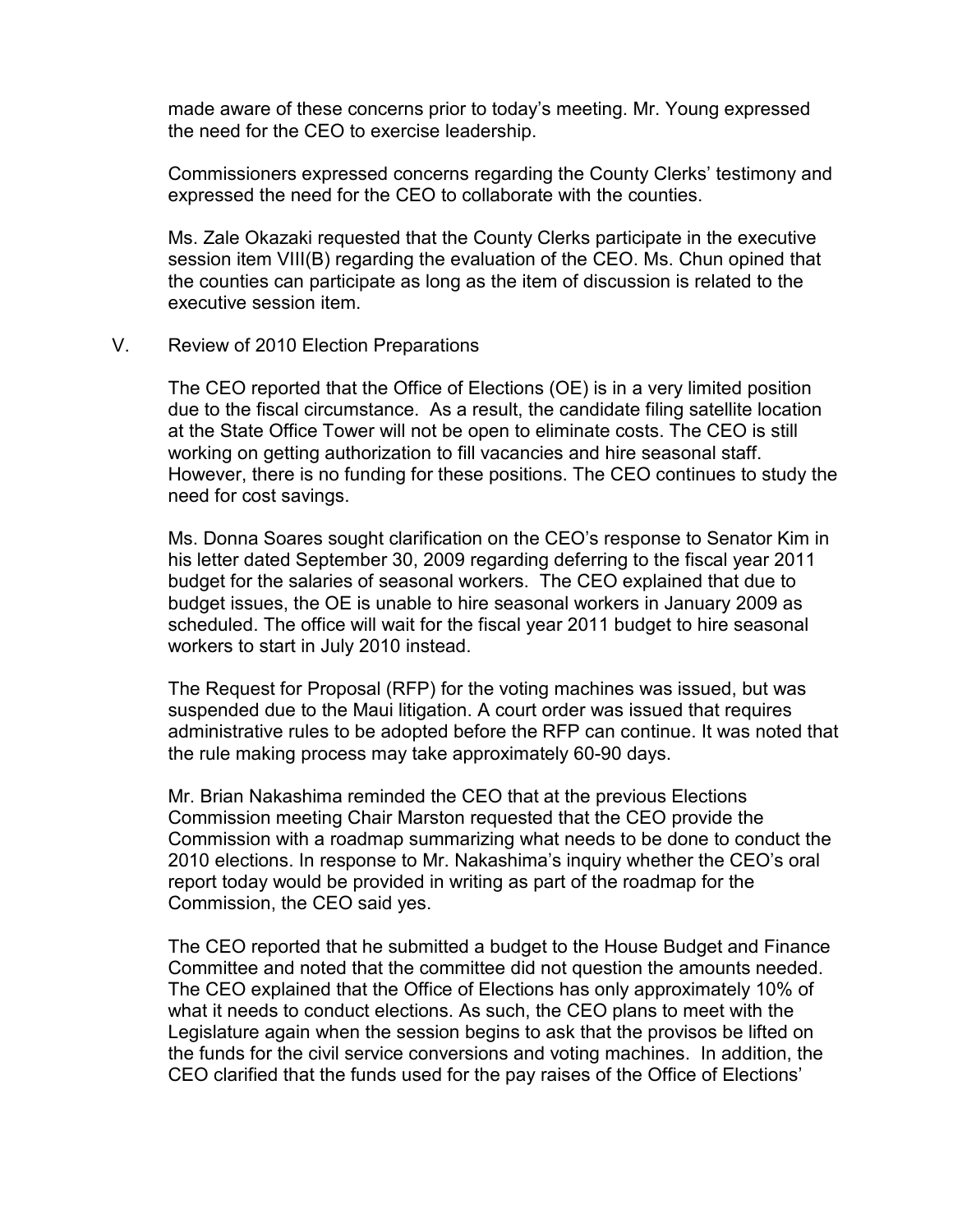employees did not have a proviso. The inequity in pay gave rise to the civil service conversions and the funds were appropriated by the Legislature.

Ms. Jean Aoki, League of Women voters provided written and oral testimony regarding concerns for the 2010 elections. Ms. Aoki pointed out issues that the Office of Elections is facing regarding staffing, procurement problems, and awaiting court rulings. Ms. Aoki urged the Commission to play a more active role and put pressure on legislators to help resolve these issues.

As a follow up to Ms. Aoki's testimony, Mr. Nelson inquired whether it is possible to expedite the legal appeals in court. Ms. Chun opined that the appeals in court cannot be expedited.

VI. Status of New RFP

This item was discussed under item V.

VII. Discussion of Senator Kim's Correspondence and DVD Sent to Commissioners

Chair Marston went over the issues noted in Senator Kim's letter to the CEO, which was a follow up to matters discussed at the Senate Ways and Means informational briefing. Commissioners expressed concerns regarding the use of funds for OE employee raises and clarified that that there was no pre-arranged agreement between the CEO and the Elections Commission to raise the CEO's salary. Chair Marston cited the minutes of the June 17, 2008 minutes noting that the Elections Commission voted to give the CEO a pay raise effective July 1, 2008.

- VIII. Executive Session
	- A. Pursuant to Haw. Rev. Stat. §92-5(4), consult with counsel regarding the commission's powers, duties, privileges, immunities and liabilities re:
		- 1. Babson v. Cronin, Civil No. 08-10-378(3)
		- 2. Procurement appeals (ES&S v. Cronin, Civil No. 08-101657-08, Hart InterCivic v. ES&S, Civil No. 08-1-1665-08, Cronin v. ES&S, Civil No 08-1- 1680-08)
	- B. Pursuant to Haw. Rev. Stat. § §92-5(a)(2) and (4), evaluation of Chief Election Officer

 Ms. Donna Soares moved for the Commission to go in to executive session after a short recess. Mr. Nelson seconded, and the motion carried unanimously.

 The Commission resolved to executive session at 11:58 a.m. and reconvened in open meeting at 2:04 p.m.